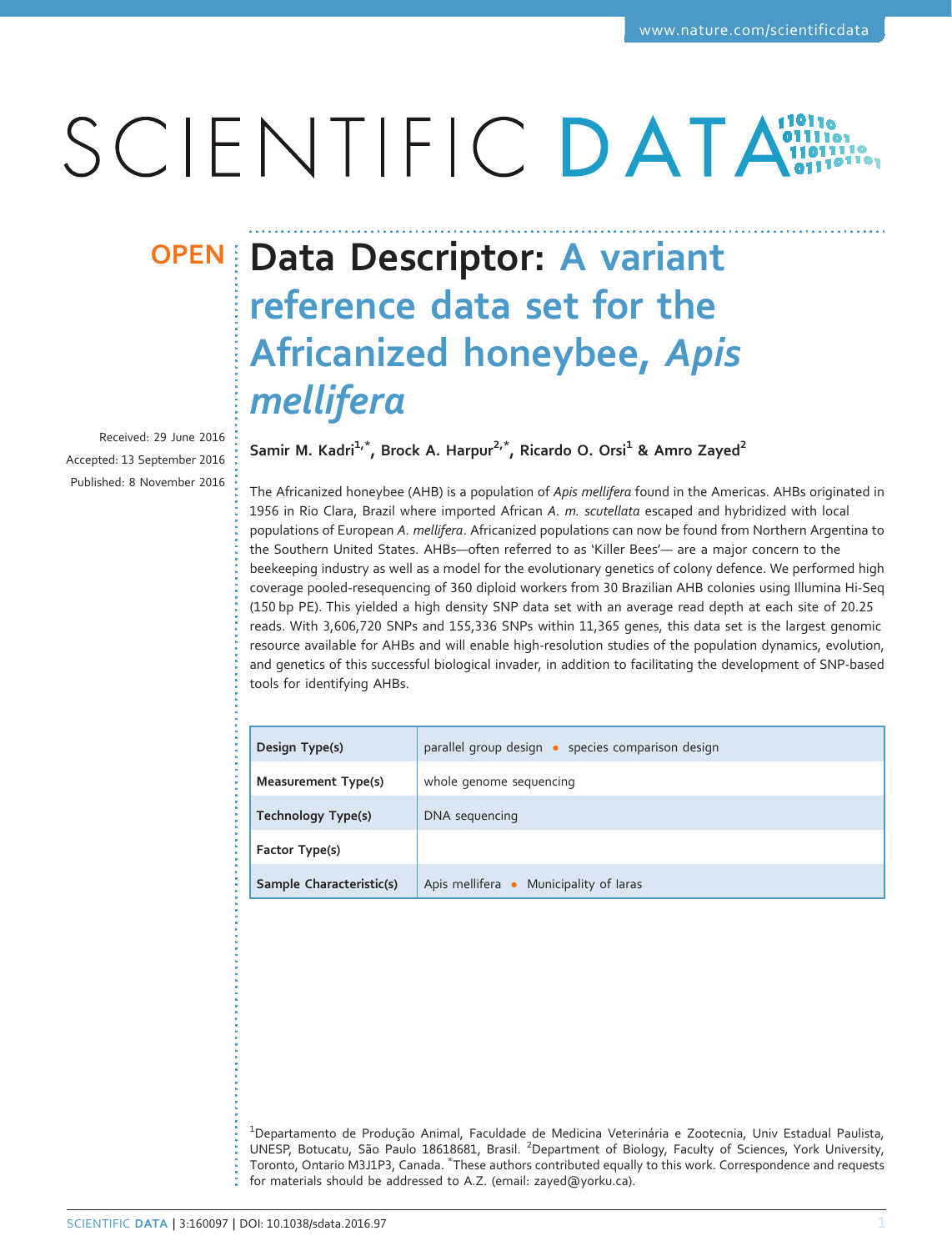#### <span id="page-1-0"></span>Background & Summary

The European honeybee (Apis mellifera) was introduced to North and South America from Old World populations in the early [1](#page-4-0)8th century<sup>1</sup>. In its native range, the honeybee is divided geographically and genetically into five an[cest](#page-4-0)ral lineages—the M and C lineages of Europe, the A lineage of Africa, and the Y and O lineages of Asia<sup>2-[7](#page-4-0)</sup>—that encompass approximately 22 subspecies<sup>7</sup>.

European settlers, in the early 18th century, introduced subspecies of the M lineage (A. m. mellifera and A. m. iberica) into North America<sup>8,9</sup>. By the 20th century, C lineage (A. m. ligustica and A. m. carnica) and some O lineage (A. m. caucasia) subspecies were introduced<sup>[8](#page-4-0),[9](#page-4-0)</sup>. It was during this century that Brazilian beekeepers first imported honeybees, chiefly A. m. mellifera and A. m. carnica, followed by A. m. ligustica and A. m. caucasia<sup>[10](#page-4-0)</sup>. These subspecies were used exclusively in Brazil until 1956 when A. m. scutellata was imported from Africa for genetic research. Mated A. m. scutellata queens arrived from South Africa<sup>[11](#page-4-0)</sup> to breeding stations in Rio Claro, São Paulo, Brazil. The intention of the breeding program was to crossbreed A. m. scutellata with commercial stock to serve as a base population in selection programs<sup>[12](#page-4-0)</sup>. Famously, queens and drones escaped and hybridized with the existing population<sup>12,13</sup>. These hybrids became one of the most astounding insect invaders in recent history; feral populations of the 'Africanized' bees retained the highly defensive trait of their African ancestors and are now the most common honeybee found from Central South America (Brazil and Northern Argentina) to Mexico and the southern United States<sup>14</sup>.

The sequencing of the honeybee genome in 2006 [\(ref. 15\)](#page-4-0) was a land[mark](#page-4-0) for the field of sociogenomics and has created valuable resources for the beekeeping industry<sup>16-19</sup>, but because this

| Sample ID     | Accession No. | Average sequencing depth | Location                      |
|---------------|---------------|--------------------------|-------------------------------|
| HDB139        | SAMN05194651  | 29.00                    | 22° 53' 56" S; 49° 10' 24" W  |
| <b>HDB179</b> | SAMN05194655  | 29.01                    | 22° 52' 02" S; 49° 09' 07" W  |
| <b>HDB199</b> | SAMN05194661  | 11.67                    | 22° 53' 56" S; 49° 10' 24" W  |
| HDB303        | SAMN05194664  | 12.53                    | 22° 50' 31" S; 49° 08' 51" W  |
| <b>HDB175</b> | SAMN05194654  | 21.95                    | 22° 54' 02" S; 49° 10' 23" W  |
| HDB302        | SAMN05194663  | 23.25                    | 22° 52' 02" S; 49° 09' 07" W  |
| <b>HDB187</b> | SAMN05194657  | 21.09                    | 22° 53' 56" S; 49° 10' 24" W  |
| HDB191        | SAMN05194659  | 33.12                    | 22° 54' 02" S; 49° 10' 23" W  |
| <b>HDB189</b> | SAMN05194658  | 25.23                    | 22° 54' 02" S; 49° 10' 23" W  |
| <b>HDB288</b> | SAMN05194662  | 13.74                    | 22° 50' 31" S; 49° 08' 51" W  |
| HDB195        | SAMN05194660  | 20.51                    | 22° 52' 02" S; 49° 09' 07" W  |
| <b>HDB148</b> | SAMN05194652  | 25.31                    | 22° 54' 02" S; 49° 10' 23" W  |
| <b>HDB150</b> | SAMN05194653  | 24.98                    | 22° 53' 56" S; 49° 10' 24" W  |
| HDB183        | SAMN05194656  | 6.82                     | 22° 50' 31" S; 49° 08' 51" W  |
| HDB30-S       | SAMN05194665  | 16.55                    | 22° 52' 02" S; 49° 09' 07" W  |
| LDB6          | SAMN05194666  | 18.04                    | 22° 54' 02" S; 49° 10' 23" W  |
| LDB127        | SAMN05194667  | 18.68                    | 22° 53' 56" S; 49° 10' 24" W  |
| LDB136        | SAMN05194668  | 18.81                    | 22° 50' 31" S; 49° 08' 51" W  |
| LDB29         | SAMN05194669  | 17.73                    | 22° 54' 02" S; 49° 10' 23" W  |
| LDB162        | SAMN05194670  | 23.04                    | 22° 54' 02" S; 49° 10' 23" W  |
| LDB9          | SAMN05194671  | 21.99                    | 22° 54' 02" S; 49° 10' 23" W  |
| LDB153        | SAMN05194672  | 19.96                    | 22° 53' 56''S; 49° 10' 24'' W |
| LDB8          | SAMN05194673  | 15.48                    | 22° 50' 31" S; 49° 08' 51" W  |
| LDB23-S       | SAMN05194674  | 30.04                    | 22° 52' 02" S; 49° 09' 07" W  |
| LDB181        | SAMN05194675  | 25.04                    | 22° 54' 02" S; 49° 10' 23" W  |
| $LDB35-S$     | SAMN05194676  | 18.42                    | 22° 50' 31" S; 49° 08' 51" W  |
| LDB40-S       | SAMN05194677  | 21.15                    | 22° 54' 02" S; 49° 10' 23" W  |
| LDB196        | SAMN05194678  | 17.18                    | 22° 52' 02" S; 49° 09' 07" W  |
| LDB5          | SAMN05194679  | 12.11                    | 22° 50' 31" S; 49° 08' 51" W  |
| LDB221        | SAMN05194680  | 13.64                    | 22° 52' 02" S; 49° 09' 07" W  |

Table 1. Sample sequencing and accession information.

SCIENTIFIC DATA | 3:160097 | DOI: 10.1038/sdata.2016.97 2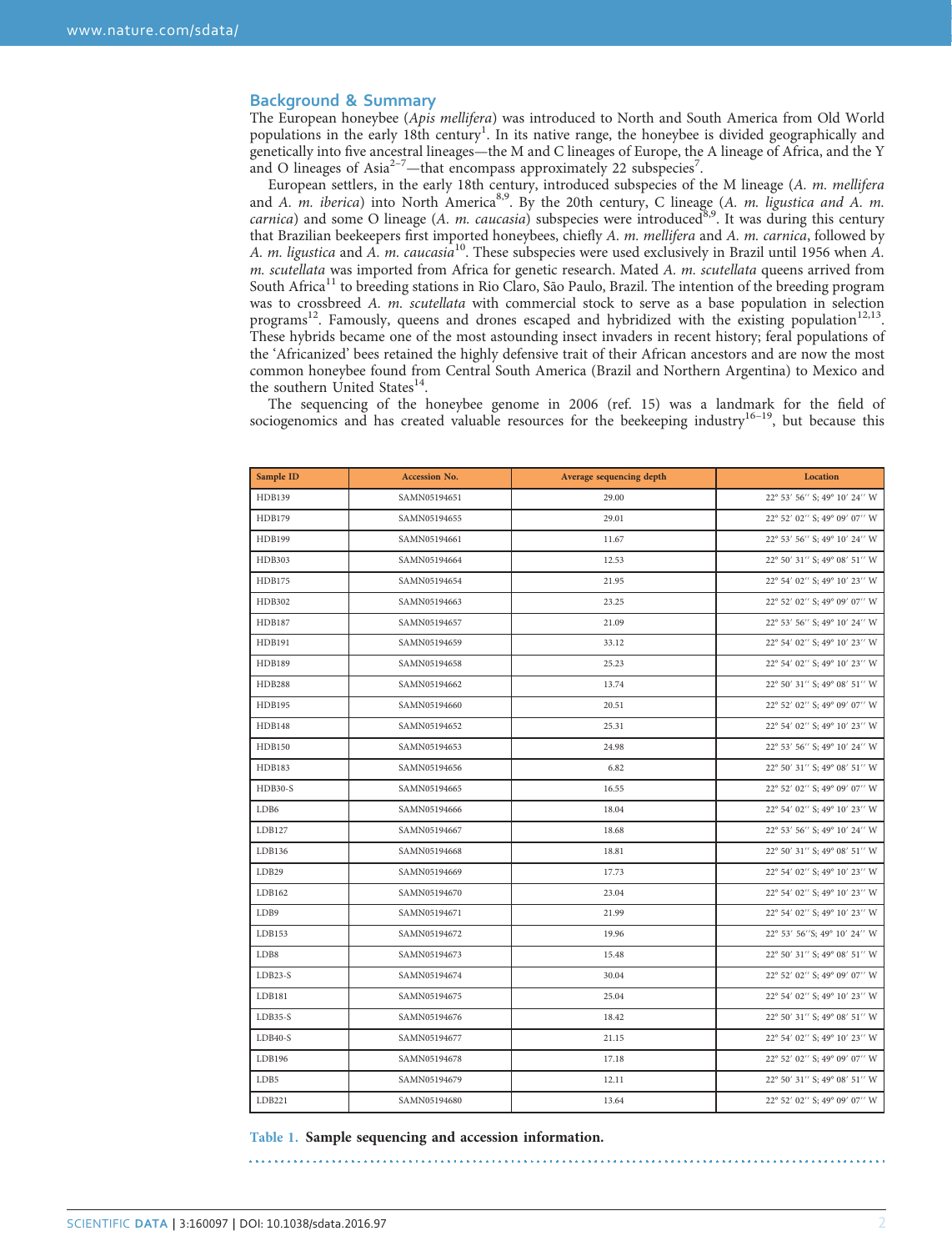<span id="page-2-0"></span>genome was derived from a typical admixed North American honeybee<sup>[15](#page-4-0)</sup> it provides little information about the underlying genetic variation present in Africanized populations.

Here, we present the genomes of 360 AHBs from Brazil along with a reference SNP database for this population. Genomic resources for AHBs will be beneficial for both pure and applied research questions. First, there is a growing need to quickly and reliably detect Africanized colonies to secure international trade in honeybees<sup>16,19</sup>. Second, Africanized bees are highly defensive and they are commonly used for studying the genetics of nest defence<sup>20</sup>. Finally, Africanized bees are highly invasive: within the last 60 years they have become the most common genotype across much of the Southern United States<sup>[14](#page-4-0)</sup>. There is evidence that adaptive introgression occurred during their invasion<sup>[21](#page-4-0)</sup>.

#### **Methods**

#### Sampling and sample information

We collected 12 diploid worker bees from the brood frames of each of 30 Africanized honeybee colonies from four apiaries all located at Iaras city, São Paulo, Brazil [\(Table 1](#page-1-0)), located approximately 200 km from Rio Claro. These colonies were obtained from natural swarms within the State of São Paulo where the Africanized honeybee invasion began. We performed a single DNA extraction for each colony by pooling 1/4 of a thorax from each of the 12 workers<sup>[22](#page-5-0)</sup>. We used the Mag-Bind Blood DNA kit (Omega Biotek Store) with the manufacturer's recommended protocol to extract an average of  $4.71 \pm 1.42 \,\mu g$  of high-quality DNA from each of the colonies.

DNA samples (one pooled sample of 12 workers from each colony) were submitted to The Centre for Applied Genomics (Toronto, ON) for library preparation and high-throughput sequencing. In brief, DNA was quantified by Qubit HS assay and 200 ng of DNA was used as input material for the TruSeq Nano DNA Sample Preparation protocol (Illumina, Inc.) following Illumina's recommendation. DNA was sheared to 550-bp on average using a Covaris S2 system (Duty cycle: 10%; Intensity 2; Burst per second: 200; Treatment time: 44 s; Mode: Frequency sweeping). The sheared DNA was end-repaired and the 3' ends were adenylated prior to ligation of the TruSeq adapters. The library was enriched by PCR using different indexed adapters to allow for multiplex sequencing using the following conditions: 95 °C for 3 min followed by 8 cycles of 98 °C for 20 s, 60 °C for 15 s and 72 °C for 30 s, and finally an extension step at 72 °C for 5 min.

Final TruSeq Nano DNA genomic libraries were validated on a Bioanalyzer 2100 DNA High Sensitivity chip (Agilent Technologies) for size and by qPCR using the Kapa Library Quantification Illumina/ABI Prism Kit protocol (KAPA Biosystems) for quantities. Ten libraries were pooled in equimolar quantities and sequenced on a HiSeq 2500 platform on a high throughput flowcell with the Illumina TruSeq V4 sequencing chemistry following Illumina's recommended protocol to generate paired-end reads of 150-bases in length.

#### Genome alignment and variant calling

Each colony's sequenced reads ( $N=30$  colonies) were trimmed of Illumina Adaptors using Trimmomatic v0.32 then aligned to the most recent version of the honeybee genome (Amel\_4.5 [\(ref. 23\)](#page-5-0)) using BWA



Figure 1. Overview of alignment and SNP calling pipeline.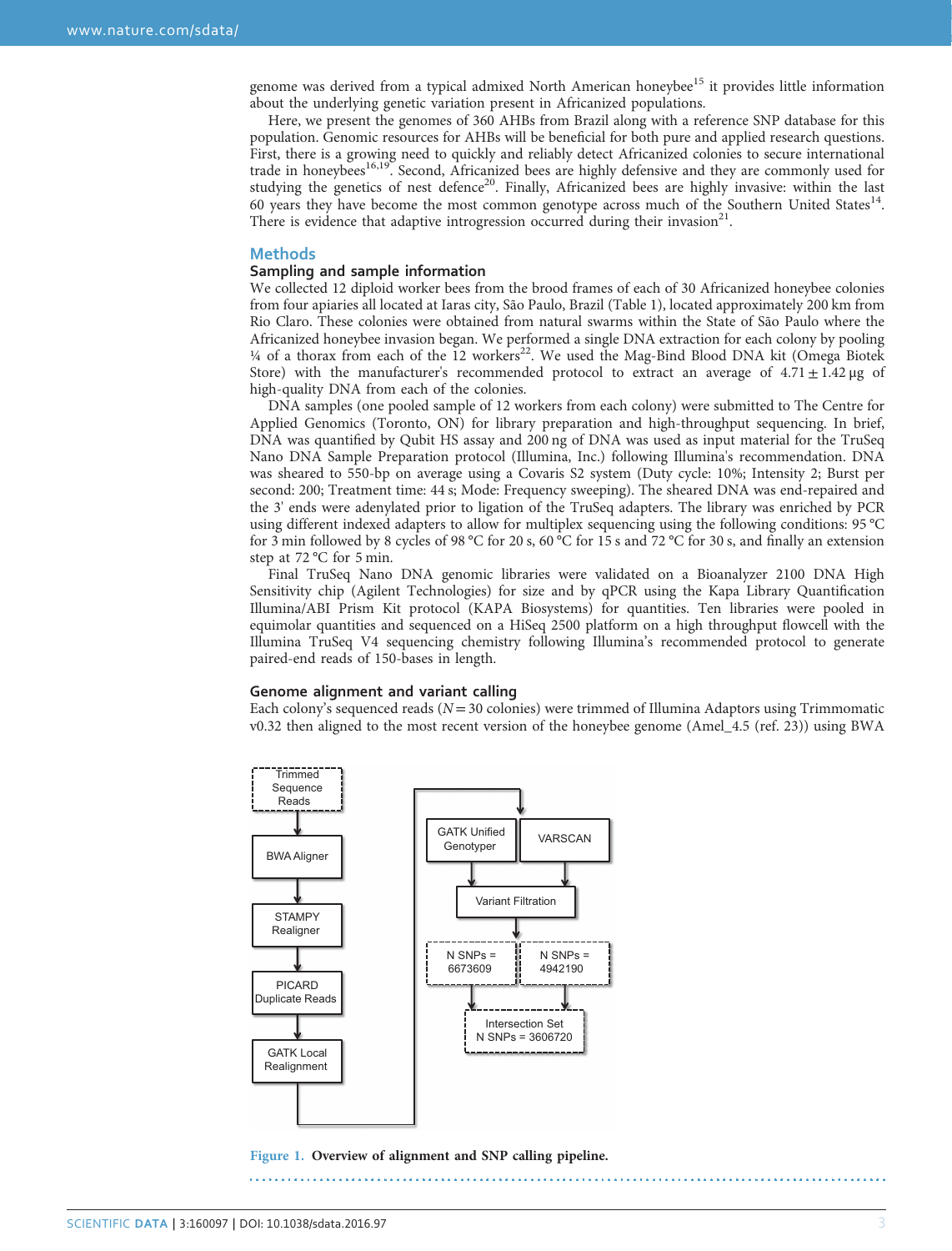<span id="page-3-0"></span>aligner v0.7.5 ([ref. 24\)](#page-5-0). Paired alignments were then merged with SAMTOOLS v 0.1.19 [\(ref. 25](#page-5-0)) and re-aligned using STAMPY v1.0.21 [\(ref. 26](#page-5-0)) with divergence (--d) set at 0.02. We marked and removed duplicate reads with PICARD v 1.141 and re-aligned around indels using GATK IndelRealigner v 3.1 [\(ref. 27\)](#page-5-0) [\(Fig. 1;](#page-2-0) Data Citation 1).

To identify all variants found within our samples, we used two independent variant callers [\(Fig. 1](#page-2-0)): VARSCAN<sup>28'</sup> v2.3.7 and GATK UnifiedGenotyper (Data Citations 2 and 3) We used GATK with --ploidy 2 to identify only the location of variants and were unconcerned with specific genotype calls. We called all variant sites in GATK and VARSCAN using default parameters. We removed indels and all SNPs within 10 bp of indels, removed all unmapped scaffolds (Scaffolds 17.XXX or GroupUn) and mitochondrial sequence (Scaffold 18.1), and removed SNPs of low quality  $(Q<sub>25</sub>)$  or in areas of low genomic complexity, thus reducing the potential for calling erroneous SNPs due to paralogous sequence or misaligned reads<sup>[3](#page-4-0)</sup> ([Fig. 1\)](#page-2-0). We retained all SNPs that were identified using both variant callers and that passed our conservative filtering procedures, above. Because our data consist of pooled sequence for 30 colonies, we report the allele frequency at each site as called by VARSCAN in Variant Call Format (Data Citation 3).



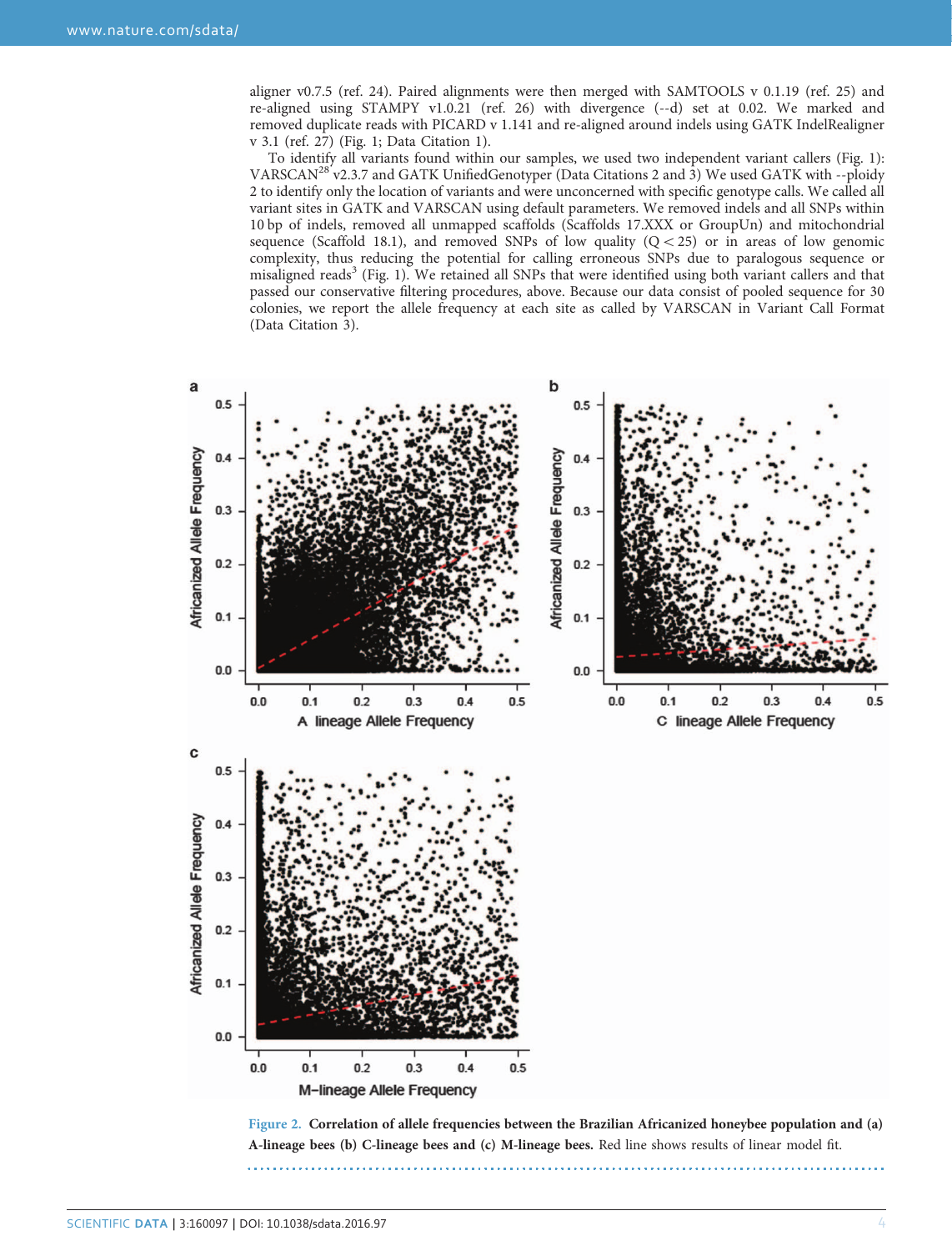#### <span id="page-4-0"></span>SNP validation: Population differentiation and admixture

To quantify differentiation among contemporary Africanized populations in Brazil and ancestral honeybee populations, we used POPOOLATION2 v1.201 [\(ref. 29\)](#page-5-0). We created a single input file containing our Africanized bee samples pooled into a single alignment as well as population-pooled alignments from ancestral honeybee populations from Africa (A lineage,  $N=11$ ) and Europe (M lineage,  $N=9$ ; C lineage  $N=9$ ). The latter sequence data were obtained from a recent honeybee population genomics study<sup>3</sup> and represents ancestral populations from which Africanized populations are derived. We generated a single MPILEUP file and extracted from it the 3,606,720 SNPs identified above in our Africanized honeybee samples. We estimated pairwise population differentiation on all sites with --mincount 6 --min-coverage 100 --max-coverage 800 --min-covered-fraction 0.8.

#### Code availability

We have not used any custom code and relied on previously available, validated, software packages; however, we have left our general pipeline available for re-use at the author's GitHub [\(https://github.com/](https://github.com/harpur/afz/blob/master/AHBPipeline.sh) [harpur/afz/blob/master/AHBPipeline.sh\)](https://github.com/harpur/afz/blob/master/AHBPipeline.sh).

#### Data Records

We have curated a set of 3,606,720 SNPs identified in 360 Africanized honeybees across 30 colonies (Data Citations 2 and 3). The data consist of SNPs called across the most recent honeybee reference genome (Amel\_4.5 [\(ref. 23\)](#page-5-0)) in Variant Call File format on placed scaffolds. Because we utilized a pooledsequencing method, all variant sites include the frequency of each alternate allele call for each colony. All sequence data are also available in BAM format (Data Citation 1; [Table 1\)](#page-1-0) allowing subsequent researchers to use updated SNP calling and genotype software when available.

#### Technical Validation

To validate that our samples are indeed Africanized and to confirm our SNP calls, we compared our current SNPs to those of a previous honeybee population genomics study that sequenced and analysed honeybee samples using similar methods as described herein<sup>3</sup>. Africanized bees are known to be derived from three of the major honeybee population groups: A, M, and  $C^{6,16}$ . We found that 99.8% of the 3,606,720 SNPs found in AHBs, were also found within one or more of these ancestral populations. Africanized populations are expected to have higher A lineage ancestry relative to C and M lineage ancestry<sup>7,16</sup>. Using a regression model<sup>30</sup>, we demonstrated that allele frequencies within Africanized bees are more correlated with A lineage allele frequencies (GLM;  $r = 0.529$ ,  $P < 2.2 \times 10^{-16}$ ) relative to both M lineage allele frequency (r=0.102,  $P < 2.2 \times 10^{-16}$ ) and C lineage allele frequency (r=−0.08,  $P < 2.2 \times 10^{-16}$ ; [Fig. 2\)](#page-3-0), as we would expect from an Africanized population. As well, we find that AHB and A lineage are more similar genetically ( $Fst = 0.02$ ) than AHB versus M-lineage (0.04) and AHB versus C-lineage (0.05).

#### References

- 1. Tarpy, D. R., Delaney, D. A. & Seeley, T. D. Mating frequencies of honey bee queens (Apis mellifera L.) in a population of feral colonies in the northeastern United States. PLos ONE 10, e0118734 (2015).
- 2. Wallberg, A. et al. A worldwide survey of genome sequence variation provides insight into the evolutionary history of the honeybee Apis mellifera. Nat Genet 46, 1081-1088 (2014).
- 3. Harpur, B. A. et al. Population genomics of the honey bee reveals strong signatures of positive selection on worker traits. P Natl Acad Sci USA 111, 2614–2619 (2014).
- 4. Garnery, L., Cornuet, J. M. & Solignac, M. Evolutionary history of the honey bee Apis mellifera inferred from mitochondrial DNA analysis. Mol Ecol 1, 145–154 (1992).
- 5. Arias, M. C. & Sheppard, W. S. Molecular phylogenetics of honey bee subspecies (Apis mellifera L.) inferred from mitochondrial DNA sequence. Molecular phylogenetics and evolution 5, 557–566 (1996).
- 6. Whitfield, C. W. et al. Thrice out of Africa: Ancient and recent expansions of the honey bee, Apis mellifera. Science 314, 642–645 (2006).
- 7. Ruttner, F. Biogeography and taxonomy of honeybees (Springer-Verlag, 1988).
- 8. Sheppard, W. S. A history of the introduction of honey bee races into the United States.2. Am Bee J 129, 664–667 (1989).
- 9. Sheppard, W. S. A history of the introduction of honey bee races into the United States.1. Am Bee J 129, 617–619 (1989).
- 10. Crane, E. The world history of beekeeping and honey hunting (Routledge, 1999).
- 11. Nogueira-Neto, P. The spread of a fierce African bee in Brazil. Bee World 45, 119–121 (1964).
- 12. Kerr, W. E. Introdução de abelhas africanas no Brasil. Brasil Apicola 3, 211–213 (1957).
- 13. Winston, M. L. The biology of the honey bee (Harvard University Press, 1987).
- 14. Winston, M. L. Killer bees: The Africanized honey bee in the Americas (Harvard University Press, 1992).
- 15. Weinstock, G. M. et al. Insights into social insects from the genome of the honeybee Apis mellifera. Nature 443, 931-949 (2006). 16. Harpur, B. A. et al. Assessing patterns of admixture and ancestry in canadian honey bees. Insect Soc 62, 479–489 (2015).
- 17. Harpur, B. A., Minaei, S., Kent, C. F. & Zayed, A. Management increases genetic diversity of honey bees via admixture. Mol Ecol
	- 21, 4414–4421 (2012).
- 18. Munoz, I. et al. Reduced SNP panels for genetic identification and introgression analysis in the dark honey bee (Apis mellifera mellifera). PLos ONE 10, e0124365 (2015).
- 19. Chapman, N. C. et al. A SNP test to identify Africanized honeybees via proportion of 'African' ancestry. Mol Ecol Resour 15, 1346–1355 (2015).
- 20. Chandrasekaran, S. et al. Aggression is associated with aerobic glycolysis in the honey bee brain. Genes, brain, and behavior 14, 158–166 (2015).
- 21. Zayed, A. & Whitfield, C. W. A genome-wide signature of positive selection in ancient and recent invasive expansions of the honey bee Apis mellifera. P Natl Acad Sci USA 105, 3421-3426 (2008).